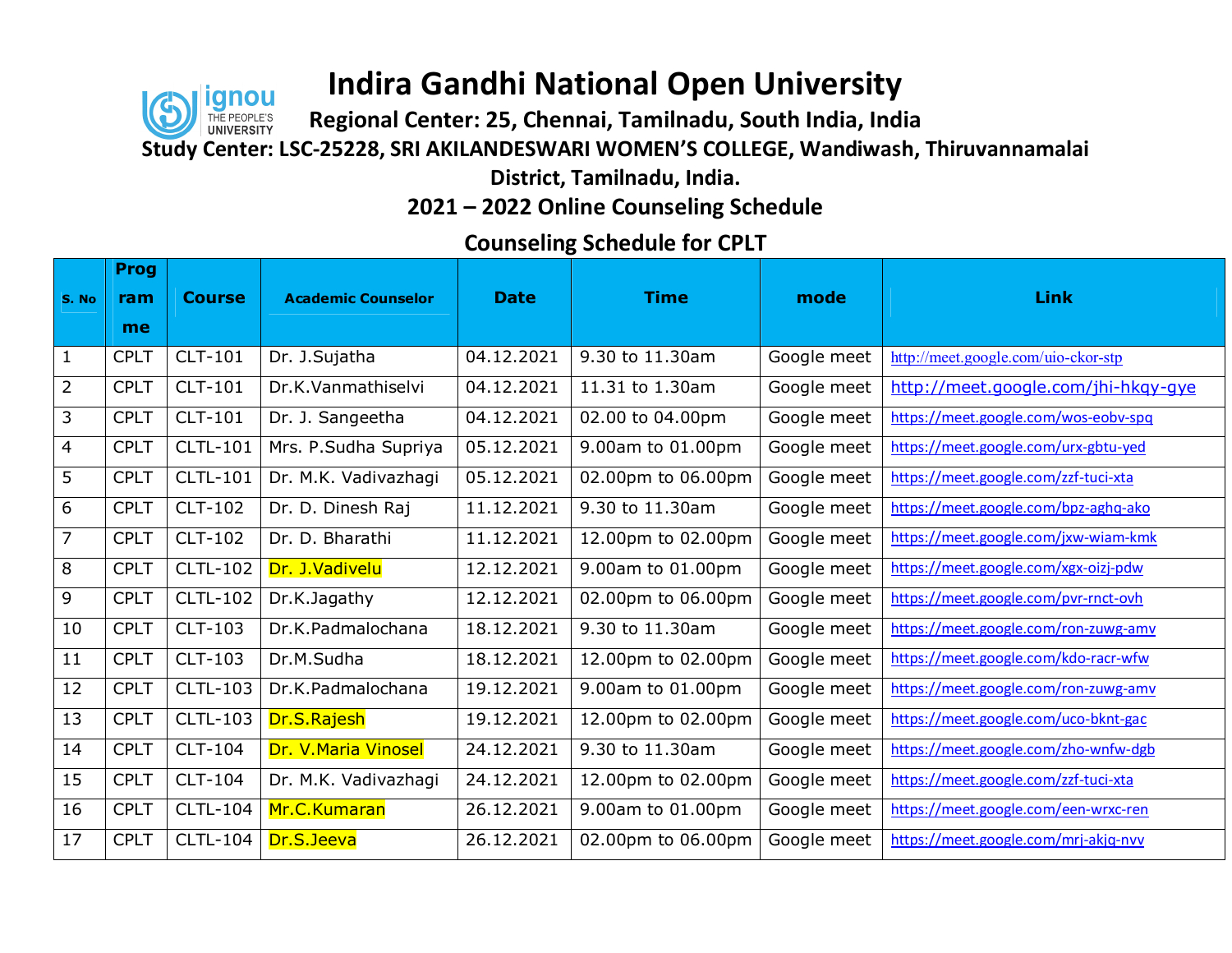**Regional Center: 25, Chennai, Tamilnadu, South India, India** 

ianou

**Study Center: LSC-25228, SRI AKILANDESWARI WOMEN'S COLLEGE, Wandiwash, Thiruvannamalai** 

**District, Tamilnadu, India.** 

**2021 – 2022 Online Counseling Schedule** 

|                | <b>Prog</b> |                 |                                     |             |                    |             |                                      |
|----------------|-------------|-----------------|-------------------------------------|-------------|--------------------|-------------|--------------------------------------|
| S. No          | ram         | <b>Course</b>   | <b>Academic</b><br><b>Counselor</b> | <b>Date</b> | <b>Time</b>        | mode        | <b>Link</b>                          |
|                | me          |                 |                                     |             |                    |             |                                      |
| $\mathbf{1}$   | <b>CLIS</b> | <b>BLI-11</b>   | Mrs.K.Kalarani                      | 04.12.2021  | 9.30 to 11.30am    | Google meet | https://meet.google.com/msb-qqsm-ssk |
| $\overline{2}$ | <b>CLIS</b> | <b>BLI</b> - 11 | Mrs.D.Rajaselvi                     | 04.12.2021  | 12.00pm to 02.00pm | Google meet | https://meet.google.com/zgm-zsqz-nih |
| $\overline{3}$ | <b>CLIS</b> | <b>BLI-12</b>   | Mrs.K.Kalarani                      | 05.12.2021  | 9.00am to 11.00am  | Google meet | https://meet.google.com/msb-qqsm-ssk |
| $\overline{4}$ | <b>CLIS</b> | <b>BLI-12</b>   | Mrs.D.Rajaselvi                     | 05.12.2021  | 11.30 to 1.30pm    | Google meet | https://meet.google.com/zgm-zsqz-nih |
| 5              | <b>CLIS</b> | <b>BLI-13</b>   | Mrs.K.Kalarani                      | 11.12.2021  | 9.30 to 11.30am    | Google meet | https://meet.google.com/msb-qqsm-ssk |
| 6              | <b>CLIS</b> | <b>BLI-13</b>   | Mrs.D.Rajaselvi                     | 11.12.2021  | 12.00pm to 02.00pm | Google meet | https://meet.google.com/zgm-zsqz-nih |
| $\overline{7}$ | <b>CLIS</b> | <b>BLI</b> - 14 | Dr.N.Tamilarasi                     | 12.12.2021  | 9.00am to 11.00am  | Google meet | https://meet.google.com/smu-drxj-smz |
| 8              | <b>CLIS</b> | <b>BLI</b> - 14 | Dr.N.Tamilarasi                     | 12.12.2021  | 11.30 to 1.30pm    | Google meet | https://meet.google.com/smu-drxj-smz |

**Counseling Schedule for CLIS**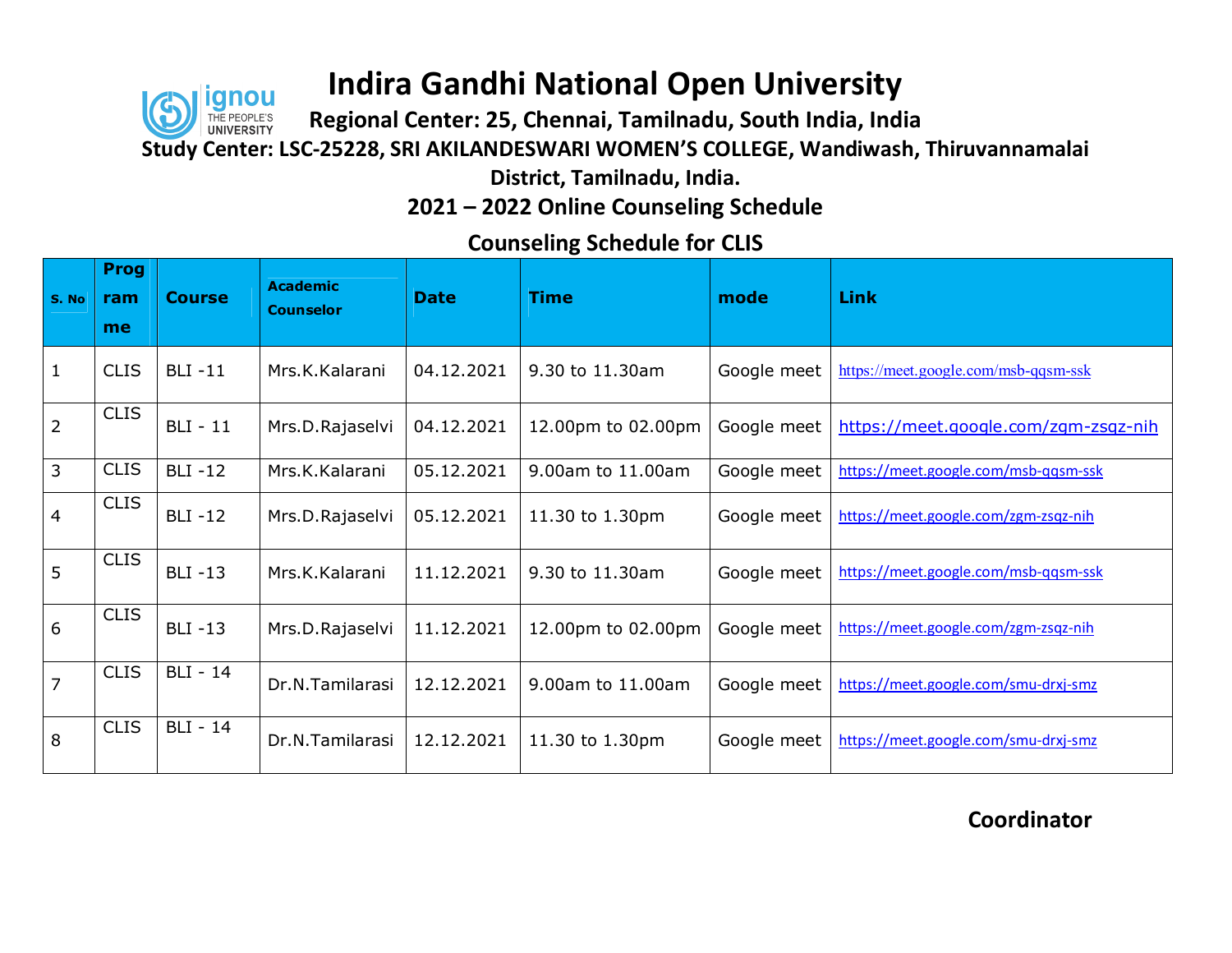

**Regional Center: 25, Chennai, Tamilnadu, South India, India** 

**Study Center: LSC-25228, SRI AKILANDESWARI WOMEN'S COLLEGE, Wandiwash, Thiruvannamalai** 

**District, Tamilnadu, India.** 

**2021 – 2022 Online Counseling Schedule** 

### **Counseling Schedule for CTE**

| S. No          | <b>Prog</b><br>ram<br>me | <b>Course</b> | <b>Academic Counselor</b> | <b>Date</b> | <b>Time</b>        | mode        | <b>Link</b>                          |
|----------------|--------------------------|---------------|---------------------------|-------------|--------------------|-------------|--------------------------------------|
| $\mathbf{1}$   | <b>CTE</b>               | $CTE - 1$     | Mr.P.Nithyakumar          | 04.12.2021  | 9.30 to 11.30am    | Google meet | https://meet.google.com/tzd-xyrc-afn |
| $\overline{2}$ | <b>CTE</b>               | $CTE - 1$     | Ms.T.Janani               | 04.12.2021  | 12.00pm to 02.00pm | Google meet | https://meet.google.com/vkn-afgf-nyt |
| 3              | <b>CTE</b>               | $CTE - 2$     | Mrs.S.Nivetha             | 05.12.2021  | 9.00am to 11.00am  | Google meet | https://meet.google.com/eyz-igzy-nxz |
| $\overline{4}$ | <b>CTE</b>               | $CTE - 2$     | Ms.T.Janani               | 05.12.2021  | 11.30 to 1.30pm    | Google meet | https://meet.google.com/vkn-afgf-nyt |
| 5              | <b>CTE</b>               | $CTE - 3$     | Mr.P.Nithyakumar          | 11.12.2021  | 9.30 to 11.30am    | Google meet | https://meet.google.com/tzd-xyrc-afn |
| 6              | <b>CTE</b>               | $CTE - 3$     | Mrs.S.Nivetha             | 11.12.2021  | 12.00pm to 02.00pm | Google meet | https://meet.google.com/eyz-igzy-nxz |
| $\overline{7}$ | <b>CTE</b>               | $CTE - 4/5$   | Ms.T.Janani               | 12.12.2021  | 9.00am to 11.00am  | Google meet | https://meet.google.com/vkn-afgf-nyt |
| 8              | <b>CTE</b>               | $CTE - 4/5$   | Mr.P.Nithyakumar          | 12.12.2021  | 11.30 to 1.30pm    | Google meet | https://meet.google.com/tzd-xyrc-afn |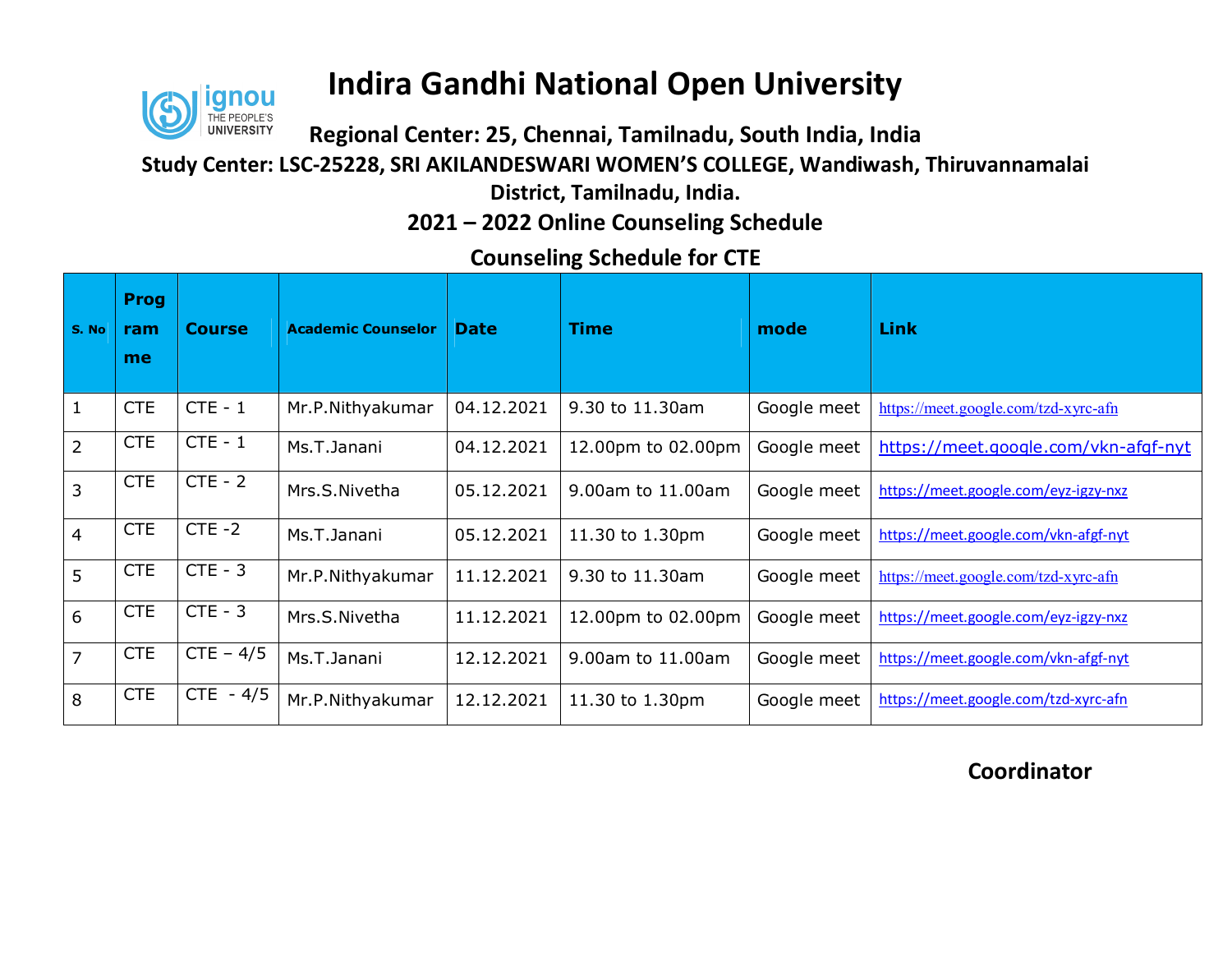# ianou

### **Indira Gandhi National Open University**

**Regional Center: 25, Chennai, Tamilnadu, South India, India** 

**Study Center: LSC-25228, SRI AKILANDESWARI WOMEN'S COLLEGE, Wandiwash, Thiruvannamalai** 

**District, Tamilnadu, India.** 

**2021 – 2022 Online Counseling Schedule** 

**Counseling Schedule for CCP**

| S. No           | Pro<br>gra<br>mm<br>е | <b>Course</b> | <b>Academic</b><br><b>Counselor</b> | <b>Date</b> | <b>Time</b>        | mode        | Link                                 |
|-----------------|-----------------------|---------------|-------------------------------------|-------------|--------------------|-------------|--------------------------------------|
| $\mathbf{1}$    | <b>CCP</b>            | CPI - 101     | Ms.J.Thamilselvi                    | 04.12.2021  | 9.30 to 11.30am    | Google meet | https://meet.google.com/ohq-emus-gor |
| $\overline{2}$  | <b>CCP</b>            | CPI - 101     | Dr.K.Ramya                          | 04.12.2021  | 12.00pm to 02.00pm | Google meet | http://meet.google.com/udh-hckv-wxc  |
| $\overline{3}$  | <b>CCP</b>            | CPI - 102     | Ms.J.Thamilselvi                    | 05.12.2021  | 9.00am to 11.00am  | Google meet | https://meet.google.com/ohq-emus-gor |
| $\overline{4}$  | <b>CCP</b>            | CPI -102      | Dr.K.Ramya                          | 05.12.2021  | 11.30 to 1.30pm    | Google meet | http://meet.google.com/udh-hckv-wxc  |
| $5\overline{)}$ | <b>CCP</b>            | CPI-103       | Dr.G.Tamilzelvi                     | 11.12.2021  | 9.30 to 11.30am    | Google meet | https://meet.google.com/jtm-qkbm-exj |
| 6               | <b>CCP</b>            | CPI - 103     | Dr.G.Tamilzelvi                     | 11.12.2021  | 12.00pm to 02.00pm | Google meet | https://meet.google.com/jtm-qkbm-exj |
| $\overline{7}$  | <b>CCP</b>            | CPI - 104     | Dr.K.Ramya                          | 12.12.2021  | 9.00am to 11.00am  | Google meet | http://meet.google.com/udh-hckv-wxc  |
| 8               | <b>CCP</b>            | CPI - 104     | Ms.J.Thamilselvi                    | 12.12.2021  | 11.30 to 1.30pm    | Google meet | https://meet.google.com/ohq-emus-gor |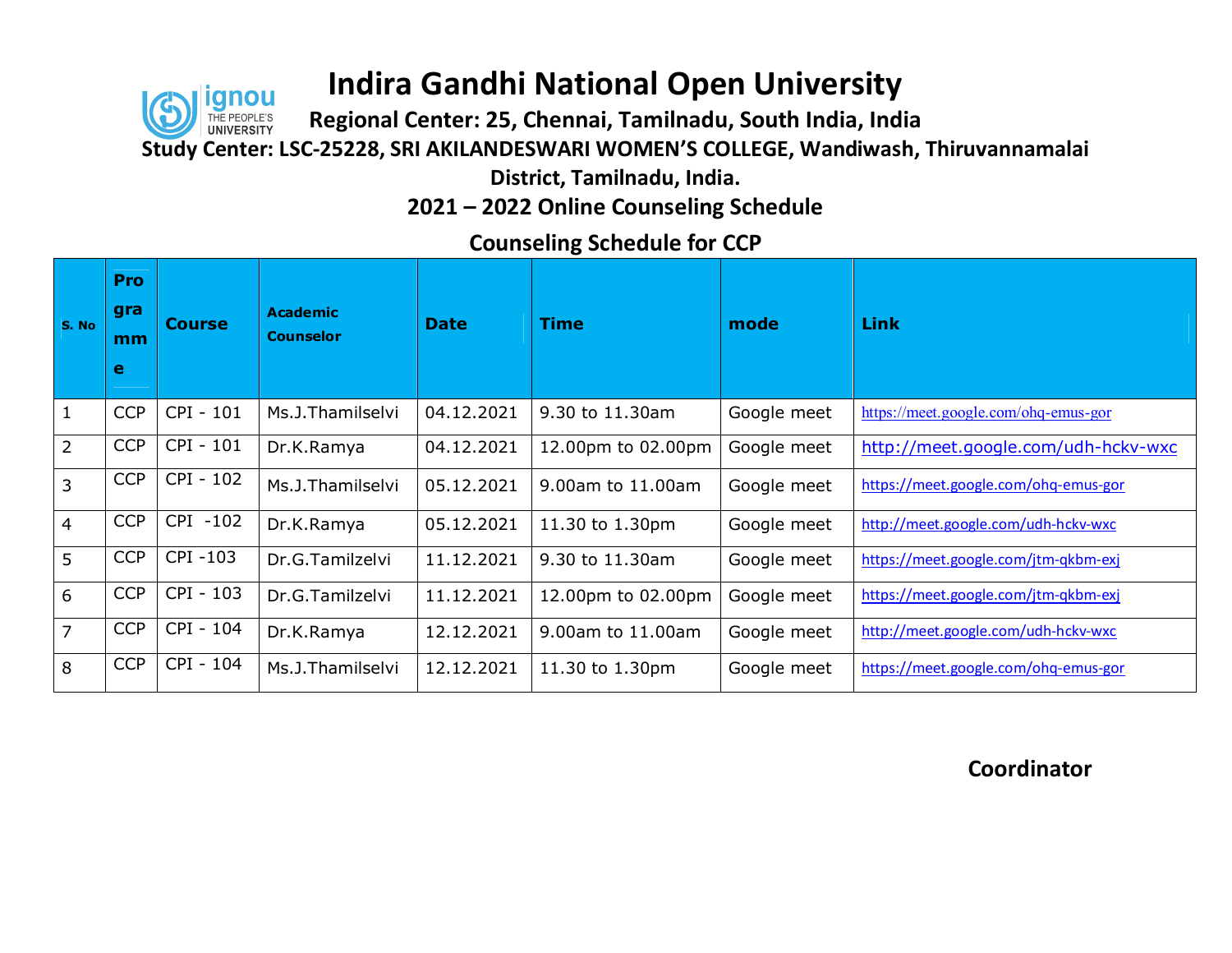

**Regional Center: 25, Chennai, Tamilnadu, South India, India** 

**Study Center: LSC-25228, SRI AKILANDESWARI WOMEN'S COLLEGE, Wandiwash, Thiruvannamalai** 

**District, Tamilnadu, India.** 

**2021 – 2022 Online Counseling Schedule** 

### **Counseling Schedule for CPVE**

| S. No          | <b>Prog</b><br>ram<br>me | <b>Course</b> | <b>Academic Counselor</b> | <b>Date</b> | <b>Time</b>           | mode        | Link                                            |
|----------------|--------------------------|---------------|---------------------------|-------------|-----------------------|-------------|-------------------------------------------------|
| 1              | <b>CPVE</b>              | BEDS - 1      | Dr.Sheik Dhavud           | 04.12.2021  | 9.30 to 11.30am       | Google meet | https://meet.google.com/aiz-mywm-ttz            |
| 2              | <b>CPVE</b>              | $BEDS - 1$    | Dr.S.Ananth Kumar         | 04.12.2021  | 12.00pm to<br>02.00pm | Google meet | https://meet.google.com/ujx-<br><u>ietg-wua</u> |
| 3              | <b>CPVE</b>              | BEDS -2       | Dr.Silambarasan           | 05.12.2021  | 9.00am to 11.00am     | Google meet | https://meet.google.com/xqu-vjcj-pox            |
| $\overline{4}$ | <b>CPVE</b>              | BEDS -2       | Dr.Sheik Dhavud           | 05.12.2021  | 11.30 to 1.30pm       | Google meet | https://meet.google.com/aiz-mywm-ttz            |
| 5              | <b>CPVE</b>              | BEDS-3        | Dr.S.Ananth Kumar         | 11.12.2021  | 9.30 to 11.30am       | Google meet | https://meet.google.com/ujx-ietq-wua            |
| 6              | <b>CPVE</b>              | BEDS -3       | Dr.Silambarasan           | 11.12.2021  | 12.00pm to<br>02.00pm | Google meet | https://meet.google.com/xqu-vjcj-pox            |
| $\overline{7}$ | <b>CPVE</b>              | BEDS-4        | Dr.Sheik Dhavud           | 12.12.2021  | 9.00am to 11.00am     | Google meet | https://meet.google.com/aiz-mywm-ttz            |
| 8              | <b>CPVE</b>              | BEDS-4        | Dr.S.Ananth Kumar         | 12.12.2021  | 11.30 to 1.30pm       | Google meet | https://meet.google.com/ujx-ietq-wua            |